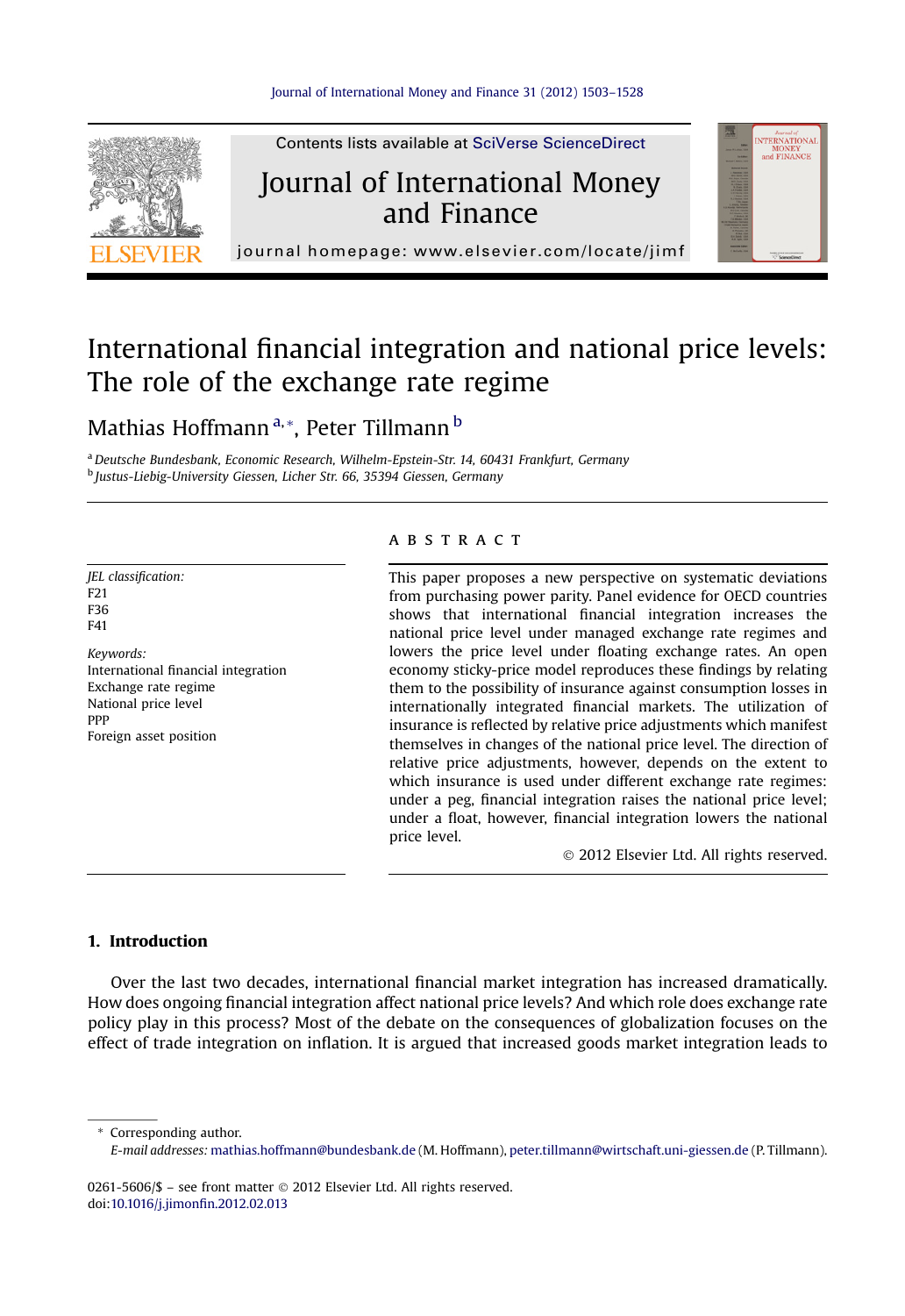a decline in inflation due to fiercer competition, a more efficient allocation of production and a disciplining effect on policy makers, e.g., [Bernanke \(2007\)](#page--1-0) and [Borio and Filardo \(2007\).](#page--1-0)

The literature has not discussed the effect of exchange rate policy on national price levels across countries in the process of financial integration. This paper aims to close this gap. The importance of focussing on national price levels rather than on inflation rates stems from the fact that from a welfare perspective the level of prices matters much more than the rate of price increases.<sup>1</sup> In an integrated world emerging economies help to hold down inflation in industrialized countries not because their goods prices are falling but because their goods are relatively cheaper. This paper shows that the extent to which national prices are low depends on both the degree of financial market integration and the exchange rate regime.

The paper makes two contributions: First, we present panel evidence for 53 industrialized and emerging countries that establishes a new stylized fact: The effect of international financial integration on national price levels depends on the exchange rate regime. Under managed exchanges rates, an increase in financial integration leads to a higher national price level. Under floating exchange rates, however, the increase in financial integration is associated with a lower price level. Second, we extend an otherwise standard two-country open economy model, e.g. [Devereux and Engel \(2003\), Obstfeld](#page--1-0) [and Rogoff \(2000a\)](#page--1-0) and [Sutherland \(2005\),](#page--1-0) by allowing for different degrees of international financial integration to capture the regime-dependent relationship between international financial market integration and the national price level.

In a related paper, [Broda \(2006\)](#page--1-0) sheds light on the role of the exchange rate regime choice for deviations in national price levels. He finds that the national price level is systematically higher in the case of fixed exchange rates than in floating regimes. However, he points towards difficulties in tracing these observable differences back to underlying economic forces. We will extend this analysis and offer a rationale for Broda's observation based on the role of financial integration. According to our findings, the process of international financial integration affects the price level differently in fixed and flexible exchange rate regimes. The empirical evidence is also related to [Lee \(2007\)](#page--1-0), who shows that net foreign assets are a more robust determinant of national price levels than productivity differentials. Note, however, that we focus on foreign assets plus liabilities as a measure of financial integration instead of the transfer effect associated with net foreign positions.

The empirical evidence shows that moving from segmented to complete international asset markets, i.e. moving to international financial integration, lowers national price levels for those countries that let their exchange rate float. In pegged or intermediate exchange rate regimes, however, closer financial integration raises national price levels. These effects are most evident for OECD countries and are less clear-cut for developing countries. In this paper the degree of international financial integration is measured by the amount of financial instruments available, mirrored by the country's gross foreign asset position. [Kose et al. \(2006a\)](#page--1-0) argue that this quantity-based measure of international financial market integration, based on actual stocks, provides the best available measure of a country's integration within international financial markets.

The theoretical model, which focuses on a fixed and floating exchange rate regime, is able to explain the empirical findings. The theoretical model interprets international financial market integration as moving from segmented to complete asset markets where a full set of (state-contingent) financial assets is traded. This modelling assumption captures the paper's empirical definition of international financial market integration. The more integrated international financial markets, the higher the amount of financial instruments available internationally to insure against different types of risk. In the case of complete asset markets there is a full amount of state-contingent claims. Even though this complete asset market assumption is extreme, it mirrors well the notion of measuring financial market integration by the actual amount of financial claims traded to hedge against different types of risk.

Financial market integration matters in the theoretical model since households benefit from the integration of international financial markets by increasing their consumption in complete rather than segmented financial markets due to the insurance possibilities of internationally traded assets.

 $<sup>1</sup>$  We use the term national price level to denote "the U.S. dollar price of identical quality adjusted output baskets" as in</sup> [Obstfeld and Rogoff \(1996\).](#page--1-0) See Section [2.1](#page--1-0) for a formal definition.